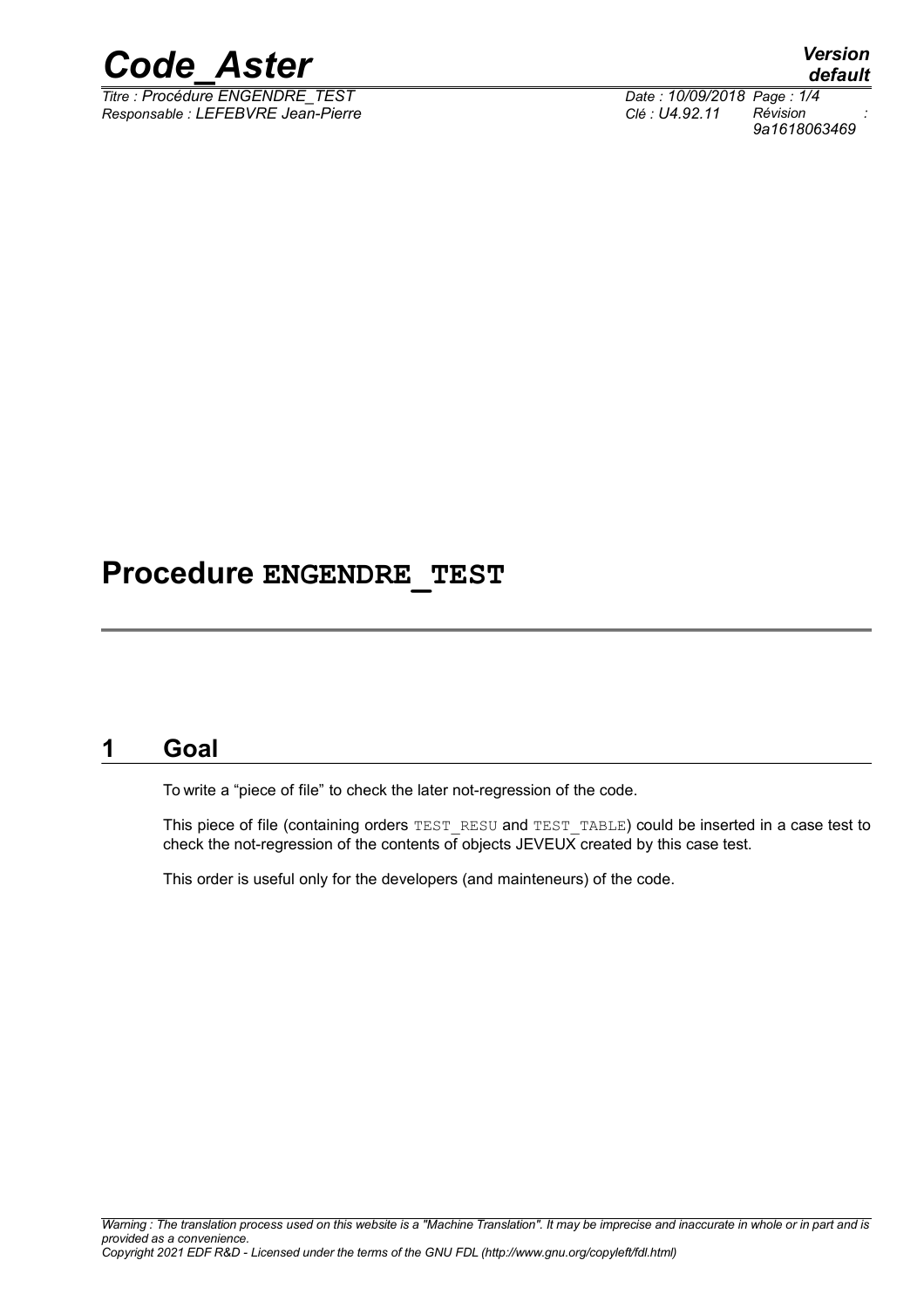# *Code\_Aster Version*

*Titre : Procédure ENGENDRE\_TEST Date : 10/09/2018 Page : 2/4 Responsable : LEFEBVRE Jean-Pierre Clé : U4.92.11 Révision :*

ENGENDRE\_TEST **(**

## **2 Syntax**

|   | FORMAT = $'$ OBJECT',<br>$\bullet$ / ALL = 'YES',<br>$\prime$ CO = $1$ _conc, | $[1 CO ()]$                               |
|---|-------------------------------------------------------------------------------|-------------------------------------------|
|   | ♦<br>TYPE TEST $=$ 'NAP',                                                     | [DEFECT]                                  |
|   | # if the keyword FORMAT = 'OBJECT' is not used:<br>CO<br>$=$ 1 conc,          | / [sd resultat]<br>/ [field]<br>/ [table] |
|   | ♦<br>/ 'SOMME ABS',<br>TYPE TEST =<br>/ $'NP'$ ,<br>/ $'MIN'$ ,<br>$'MAX'$ ,  | [DEFECT]                                  |
| ♦ | UNIT $=$ / iunit,<br>/8,                                                      | $[1]$<br>[DEFECT]                         |
| ♦ | FORMAT $R = /$ format,<br>$/$ '1PE20.13',                                     | [TXM]<br>[DEFECT]                         |
| ♦ | PREC R = $/$ prec ,<br>$/$ '1.E-10',                                          | $\lceil$ TXM]<br>[DEFECT]                 |
|   | )                                                                             |                                           |

```
default
```
*9a1618063469*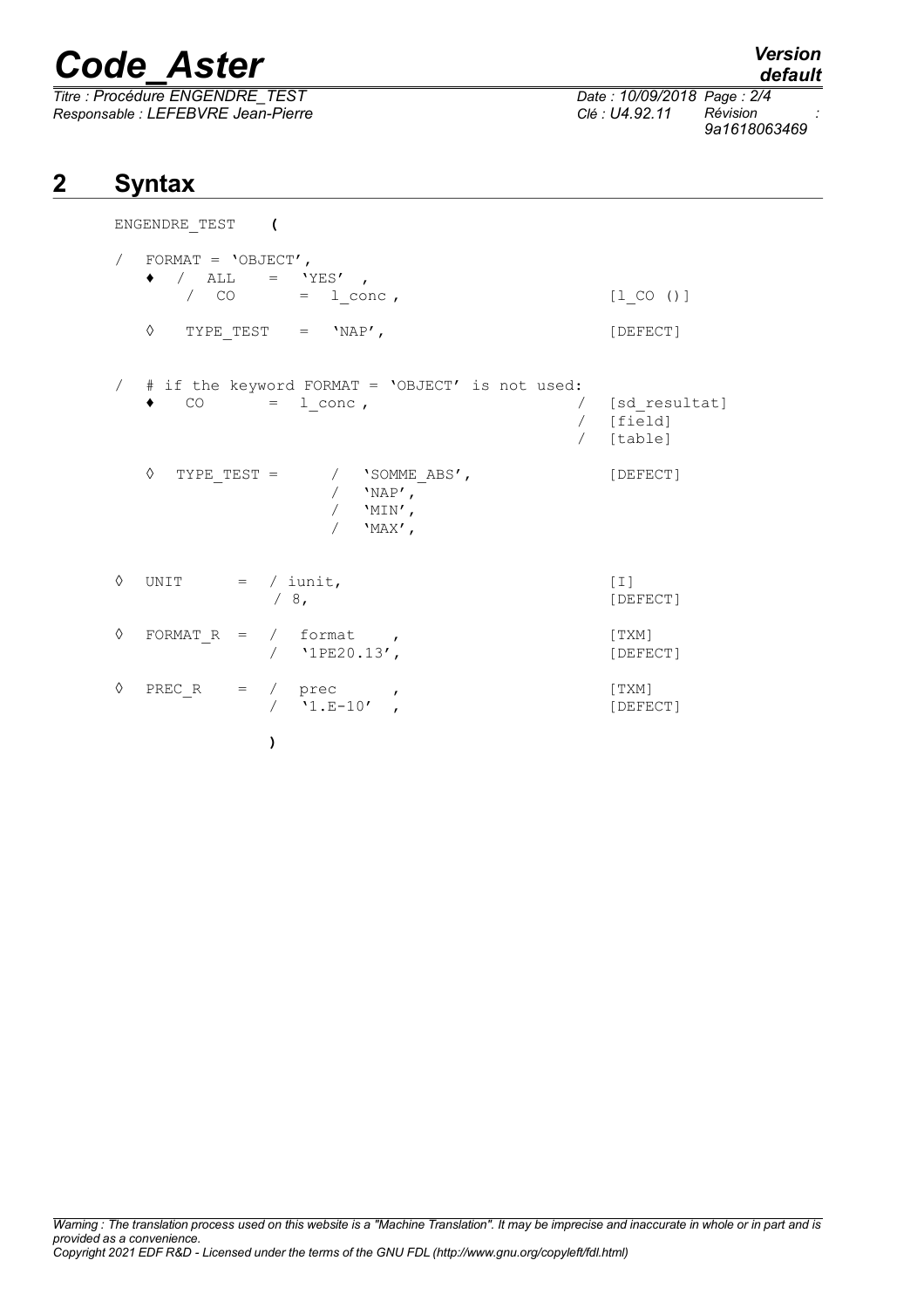### *Code\_Aster Version*

*Titre : Procédure ENGENDRE\_TEST Date : 10/09/2018 Page : 3/4 Responsable : LEFEBVRE Jean-Pierre Clé : U4.92.11 Révision :*

*9a1618063469*

#### **3 Operands**

#### **3.1 General information**

This order is used to generate "pieces" of file which one can include in the command file of a test in order to check the "not-regression" of the code.

When the keyword is not used FORMAT=' OBJET' (what is advised), the types of concepts which one can test are fewer: tables, fields and sd resultat. For each concept, the order ENGENDRE TEST an order will generate TEST\_TABLE or TEST\_RESU.

If the concept is a table, each column of the table will be tested. If the concept is a sd\_resultat, all the fields will be tested for all the sequence numbers.

If the keyword is used FORMAT=' OBJET' (what is not recommended), the order will write in the file attached to the unit iunit (RESULT by default) of the lines of the type:

|                  | F (NOM=' CHAMEL14 |                               | .VALE', S R=-1.45779E+08, PRECISION=1.D-5, ),    |
|------------------|-------------------|-------------------------------|--------------------------------------------------|
|                  | F (NOM=' CHAMNO3  |                               | . VALE', $S$ R= 1.16344E+06, PRECISION=1.D-5, ), |
| F (NOM=' LR3     |                   | $NBPA', S = 5, PRECISION=0.,$ |                                                  |
| F (NOM=' LR3     |                   |                               | .BINT', S R= $1.00000E+01$ , PRECISION=1.D-5,),  |
| F (NOM=' LR3     |                   |                               | .VALE', S R= $3.00000E+01$ , PRECISION=1.D-5, ), |
| $F (NOM= ' F020$ |                   |                               | .VALE', S R=-1.16733E+06, PRECISION=1.D-5, ),    |

These lines can be then inserted in the text of an order TEST\_RESU :

```
TEST_RESU (OBJET= (
<< lines insérées>>
),)
```
Each line will cause an occurrence of the keyword OBJECT order TEST\_RESU. One will thus test thus the not-regression of the contents of specified objects JEVEUX.

To be able to print the contents of objects JEVEUX, it is necessary obviously that these objects exist and this is why this order is generally called at the end of the command file.

#### **3.2 Operand ALL**

 $/$  ALL = 'YES'

All objects present on the basis TOTAL at the time of the call to ENGENDRE TEST will cause a test of not-regression.

#### **3.3 Operand CO**

 $/$  CO = 1 conc

l\_conc is the list of the concepts for which one wants engendrer tests of not-regression.